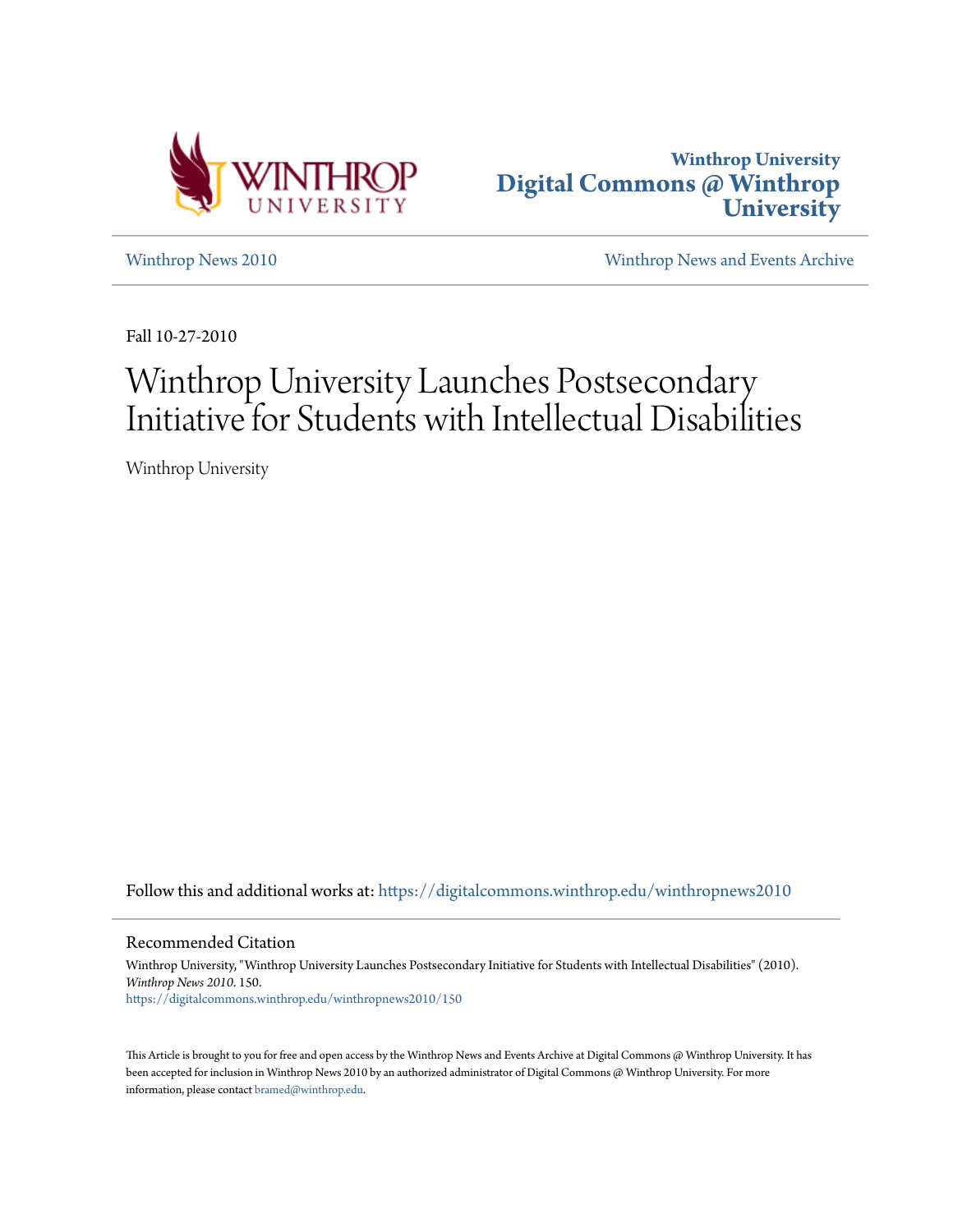上脸身。

**O** SHARE

All News

Archives

RSS News Feeds

Winthrop in the News

10/27/2010 **Winthrop University Launches Postsecondary Initiative for Students with Intellectual Disabilities**

## **Quick Facts**

**ABOUT ADMISSIONS & AID ACADEMICS STUDENT LIFE ATHLETICS GIVING**

VINTHRC

UNIVERSITY

**The Winthrop Transition to College grant will** total \$155,000 over three years and is the fifth project to be funded in South Carolina.  $\blacksquare$  The inclusive program is designed to provide high school students ages 18-21 with mild to moderate intellectual disabilities the opportunity to participate with their same-aged peers.



Donald Bailey presents the grant check to Winthrop officials.

ROCK HILL, S.C. - Winthrop officially launched the **Winthrop Transition to College** (WTC) program on Oct. 26 to provide postsecondary opportunities for high school students with intellectual disabilities from the Rock Hill and Fort Mill school districts.

## The College Transition Connection (CTC) is

funding the development of this innovative model program, with financial support from the state of South Carolina. CTC Chair **Donald Bailey**

announced that the grant will total \$155,000 over three years and is the fifth project to be funded in South Carolina. "Winthrop has the reputation for being one of the best teaching institutions in the nation, and we are excited to have them include a program for young adults with intellectual disabilities to continue their education," said Bailey.

State Superintendent of Education **Jim Rex** joined Winthrop Vice President **Tom Moore**, Board of Trustee member **Sue Smith-Rex**, Rock Hill School District Superintendent **Lynn Moody**, Fort Mill School District Superintendent **Chuck Epps**, Winthrop and school district faculty, CTC board members, WTC Winthrop student mentors, and students with disabilities and their parents when the program was announced Oct. 26 at Winthrop.

The National Down Syndrome Society is providing technical assistance and grant administration for CTC. "This innovative partnership between school districts, Winthrop University, and their College of Education will benefit the students involved and provide hands-on teacher training that will improve education in South Carolina now and in years to come," said **Stephanie Smith Lee**, the society's senior policy advisor.

The inclusive program is designed to provide high school students ages 18 to 21 with mild to moderate intellectual disabilities the opportunity to participate with their same-aged peers in Winthrop academic, recreational, social and employment experiences. With the support of peer mentors, Winthrop Transition to College students are participating in academic and recreational classes, attending campus clubs and gaining employment experience in part-time jobs on campus.

Seven high school students are attending the program this fall. The **Winthrop Transition to College** is co-lead by the following Winthrop faculty: **Caroline Everington**, associate dean of the Richard W.